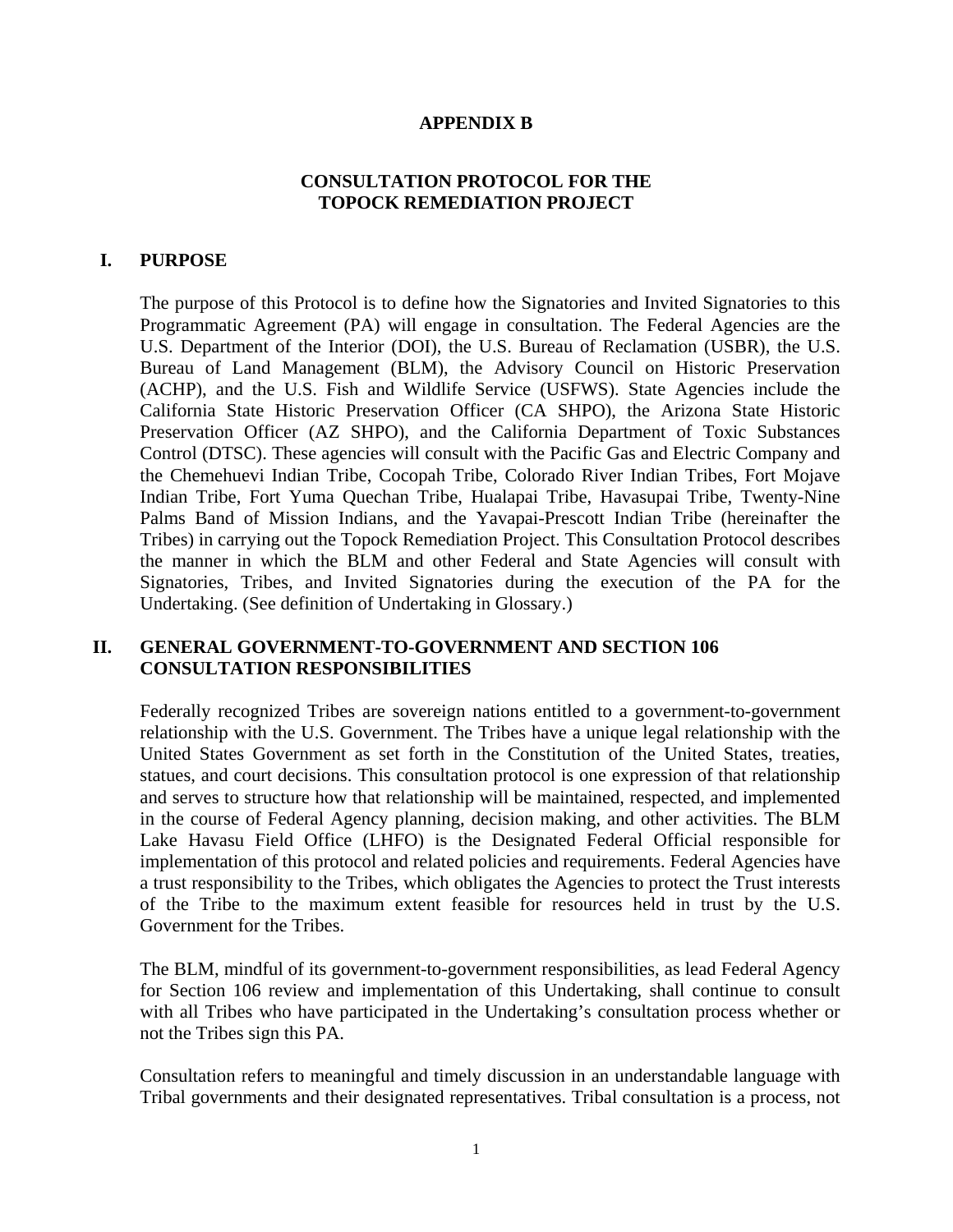a single meeting, a notification, or an exchange of correspondence. Consultation may require multiple formal and/or informal meetings and other forms of interaction. Consultation involves seeking, discussing, and considering the views of the various parties involved, seeking ways to resolve disagreements or conflicts, and seeking agreement on how to proceed with a given activity, project, program, or decision. The intent is to ensure that the interests and concerns about the area referred to as Topock, the Topock Maze, and the Topock TCP associated with the Area of Potential Effect (APE) are identified and addressed during Agency planning, decision making, and other activities.

The Agencies recognize the right of self-determination for Indian Tribal governments. The DOI and the BLM are committed to working with Indian Tribal governments in this unique relationship, respecting Tribal sovereignty and self-determination. Tribal consultation will use the process described below, or will use the provisions of the BLM 8120 Series Manual guidance (Tribal Consultation), unless the BLM and a Tribe mutually agree to another procedure or method. Staff-level Tribal consultation will take place primarily on a face-toface level between BLM staff and Tribal staff. Government-to-government consultation is considered to take place between Tribal Chairs and the BLM Field Office Manager and/or DOI management officials and may not necessarily be face-to-face.

# **III. CONSULTATION PROCESS**

- A. Points of Contact (POCs) shall be established for all Consulting Parties; all parties to this PA agree that all communications between all Consulting Parties shall be channeled through the POCs; and the BLM shall provide all Consulting Parties an up-to-date list of all POCs, with a frequency of at least every other month after the initial POC list is established. Provision of information to the POC(s) provided for a Consulting Party will constitute sufficient distribution of information for purposes of consultation under this agreement.
- B. The BLM shall establish an email list and U.S. mail distribution list for all POCs for the purposes of information exchange, including the transmission of information from various meetings, unanticipated discoveries, and other information related to consultation for Section 106.
- C. This consultation protocol applies to all of the following associated with the Undertaking and occurring after the date this PA is executed:
	- 1. Work-plans and Action Memoranda for ground-disturbing activities, including rehabilitation.
	- 2. Milestone project documents to be prepared under CERCLA that are identified by DOI to require consultation.
	- 3. Various cultural resource management plans and documents including, but not limited to, the APE, APE revision, the Cultural Resources Management Plan (CRMP), the Cultural and Historic Properties Management Plan (CHPMP), the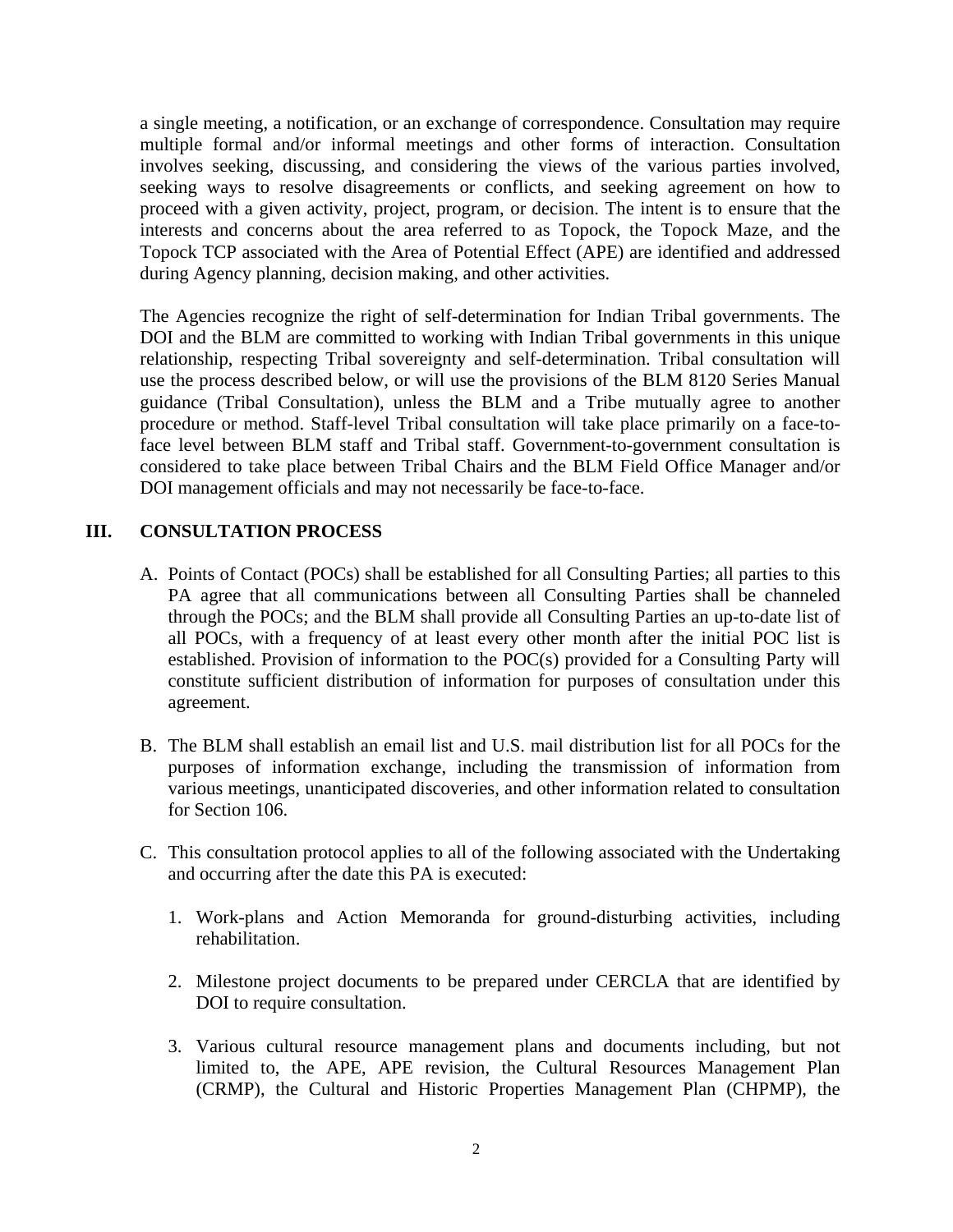Treatment Plan, National Register of Historic Places properties identification, discoveries, monitoring, confidentiality, curation, professional and tribal qualifications, and any other consultations associated with Section 106 compliance.

- D. Consultation regarding potential effects on cultural and historic properties shall proceed as follows:
	- 1. The following actions shall be determined to have "no effect" or "no adverse effect" when undertaken in connection with the Undertaking and may proceed without further consultation:
		- a. Pre-construction surveys;
		- b. Marking (including fencing) of identified Cultural and Historic Properties, provided that such activities do not require mechanical disturbance or vegetation removal;
		- c. Monitoring;
		- d. Sampling of existing wells;
		- e. Operation and maintenance of existing and future approved facilities required for the Topock Remediation Project, including transportation associated with such operation and maintenance provided that such activities do not introduce additional visual or audio elements to a previously approved facility;
		- f. Avoidance of Cultural and/or Historic Properties in areas already surveyed; and
		- g. Actions taken in areas of the APE, as delineated by the Appendix A map, which have previously been used or disturbed in connection with Time Critical Removal Actions or other actions related to the Topock Remediation Project, including but not limited to staging areas, roads or pipelines, or for other activities including but not limited to soil or groundwater sampling.
	- 2. If the BLM, in consultation with the AZ SHPO, CA SHPO, and Tribes finds that a cultural and/or historic property (or properties) will not be adversely affected by a proposed action, then no further consultations will take place and all Signatories, Tribes, and Invited Signatories will be notified of the determination.
- E. If the BLM determines that there is an adverse effect to cultural and/or historic properties, BLM shall provide materials describing the proposed actions that have potential to adversely affect cultural and/or historic properties to all Signatories, Tribes, and Invited Signatories within ten (10) days of the determination of adverse effect by the BLM. All Signatories, Tribes, and Invited Signatories will have thirty (30) days to provide comments to BLM concerning the effects of proposed actions on cultural and/or historic properties. If no comments are received from a particular consulted individual or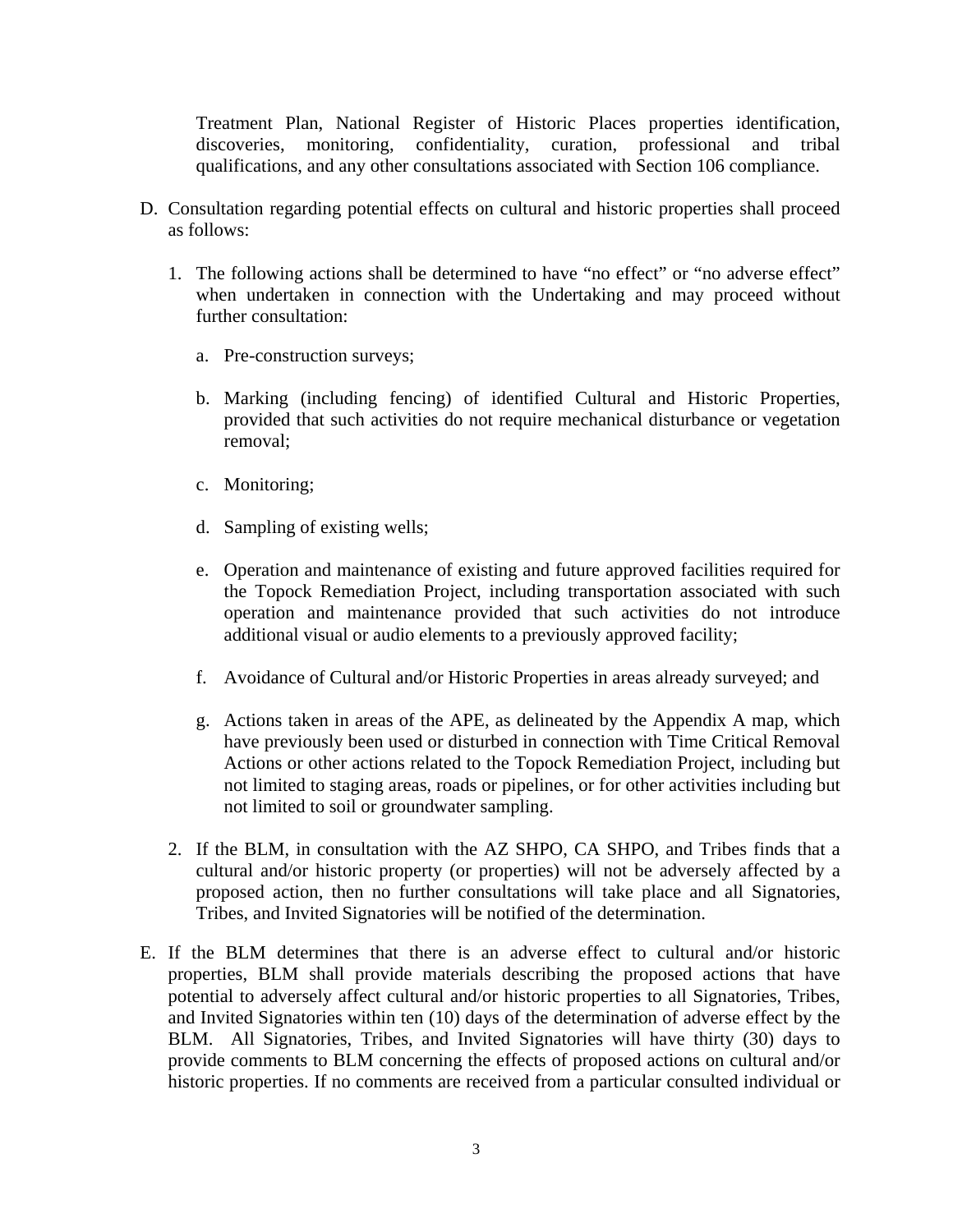group within thirty (30) days of notification by the BLM, the BLM will assume that party has no comments and may proceed.

- F. The BLM has fifteen (15) days from the close of the thirty (30)-day comment period described in E. above to take all comments into account and reach a decision on how to best avoid, mitigate, or minimize any adverse effects. The BLM will notify all Signatories, Tribes, and Invited Signatories of any such decision within the fifteen (15) day period, and may proceed to implement the decision after notifying the other Consulting Parties.
- G. BLM shall meet with Signatories, Tribes, and Invited Signatories on a bi-annual basis, at a time and place agreeable to the majority of participants. Signatories, Tribes, or Invited Signatories may request the BLM to hold additional or supplemental meetings if the need arises. The hosting of such meetings will be determined on a meeting-by-meeting basis. The BLM will inform all POCs of the proposed meeting date(s) and location(s) no less than thirty (30) days prior to the proposed meeting to allow for adequate time in scheduling. Such meetings will provide an opportunity for all Signatories, Tribes, and Invited Signatories to express any concerns related to the Undertaking and its effect on historic properties. The annual meeting should be considered an opportunity to discuss content for each annual report.
- H. Consultation meetings may contribute toward discussion and explanation regarding implementation of this protocol and/or any problems or opportunities that have arisen with regard to planning, decision making, and/or other aspects of the Undertaking.
- I. The BLM retains all responsibility for conducting government-to-government consultation with Tribes, including consultation not directly related to Section 106.
- J. In addition to the bi-annual consultation provided for above, agency executives will consult with Tribal Chairs when requested.
- K. Within thirty (30) days after the election of a new Tribal Chair or the designation of a new BLM Field Office Manager, the relevant Tribal Chair(s) and the Field Office Manager will endeavor to meet to review this agreement and ensure continuity in its implementation. To the extent feasible, the outgoing Tribal Chair and/or Field Office Manager will take part in such meetings.
- L. Staff level consultations between the BLM and Tribes may occur as needed and determined necessary by staff. Staff may include the BLM LHFO archaeologist, Tribal Liaison, BLM AZ State Office cultural resources management staff, and other natural and cultural resource managers. Tribal staff may include Tribal cultural resources management staff, Tribal Historic Preservation Officers, traditional religious leaders, elders, Tribal chairmen/chairwomen and other council members, and other Tribal staff who may be concerned, such as law enforcement officials or wildlife specialists.